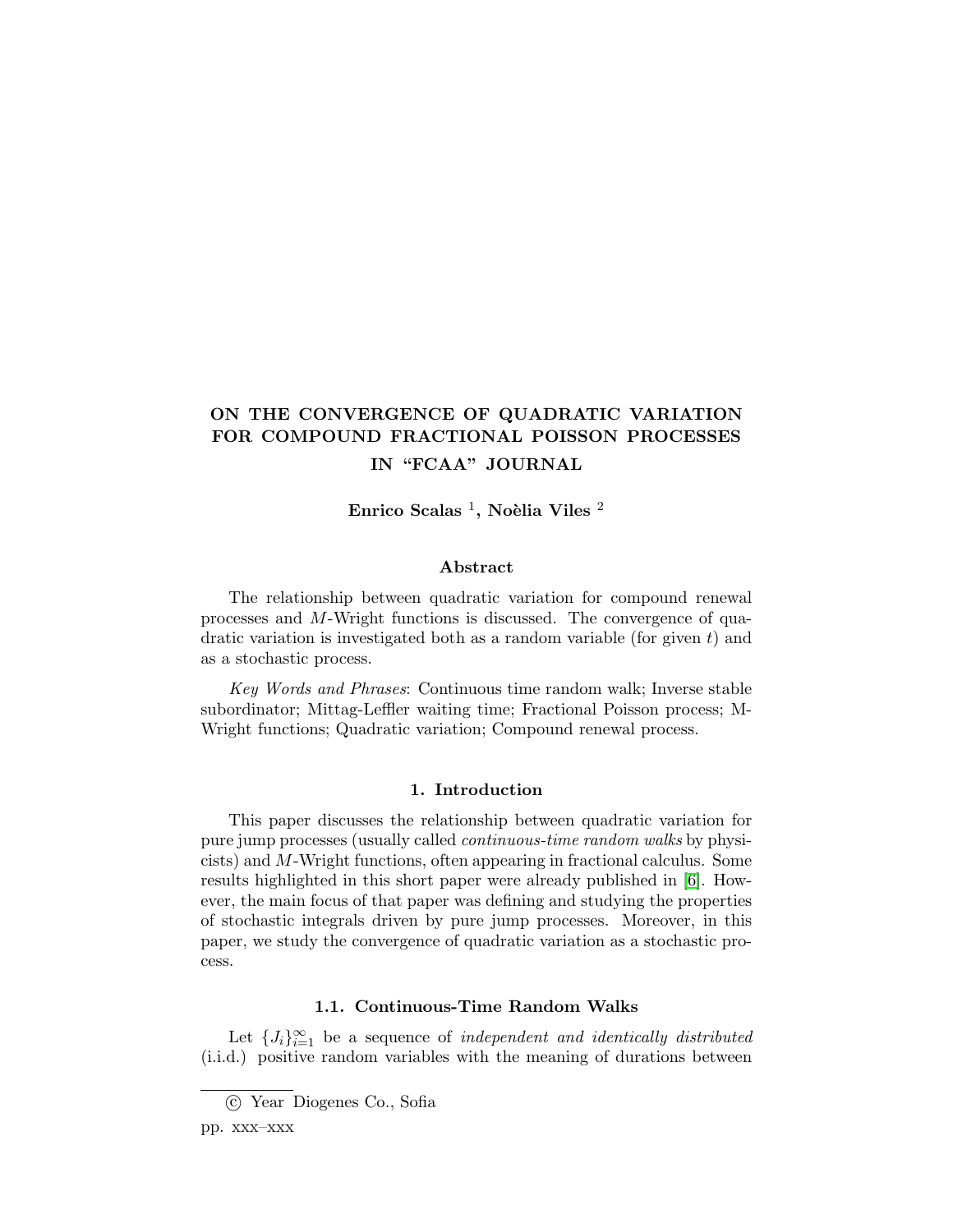events in a point process. They define a renewal process. Let

$$
T_0 = 0, \quad T_n = \sum_{i=1}^n J_i, \text{ for } n \ge 1,
$$
 (1.1)

be the epoch of the n-th event. Then the process  $N_t$  counting the number of events up to time  $t$  is

$$
N_t = \max\{n : T_n \le t\},\tag{1.2}
$$

where it is assumed that the number of events occurring up to  $t$  is a finite, but arbitrary, non-negative integer.

Let  ${Y_i}_{i=1}^{\infty}$  be a sequence of i.i.d. random variables (also independent of the  $J_i$ s) with the meaning of jumps taking place at every epoch; then the compound process  $X(t)$  defined by

$$
X(t) = X_{N_t} = \sum_{i=1}^{N_t} Y_i
$$
\n(1.3)

is called uncoupled continuous-time random walk (CTRW).

Let  $F_Y(x) = \mathbb{P}(Y \leq x)$  be the cumulative distribution function for the jumps  $Y$ , then, by purely probabilistic arguments, one can prove that the cumulative distribution function for  $X(t)$  is given by

<span id="page-1-0"></span>
$$
F_{X(t)}(x) = \mathbb{P}(X(t) \le x) = \sum_{n=0}^{\infty} \mathbb{P}(N_t = n) F_Y^{*n}(x)
$$
 (1.4)

where  $F_Y^{*n}(x)$  is the *n*-fold convolution of  $F_Y(x)$ . As an example, if durations are exponentially distributed  $(J \sim \exp(\lambda))$  then the counting process is Poisson ( $N_t \sim \text{Poi}(\lambda t)$ ); moreover, if the jumps are normally distributed, i.e.  $Y \sim N(\mu, \sigma)$ , equation [\(1.4\)](#page-1-0) becomes

$$
F_{X(t)}(x) = e^{-\lambda t} \sum_{n=0}^{\infty} \frac{(\lambda t)^n}{n!} \Phi(x|n\mu, n\sigma^2), \qquad (1.5)
$$

where

$$
\Phi(x|n\mu, n\sigma^2) = \frac{1}{2} \left[ 1 + \text{erf}\left(\frac{x - n\mu}{\sqrt{2n\sigma^2}}\right) \right]
$$
(1.6)

and

$$
erf(x) = \frac{2}{\sqrt{\pi}} \int_0^x e^{-t^2} dt
$$
 (1.7)

is the error function.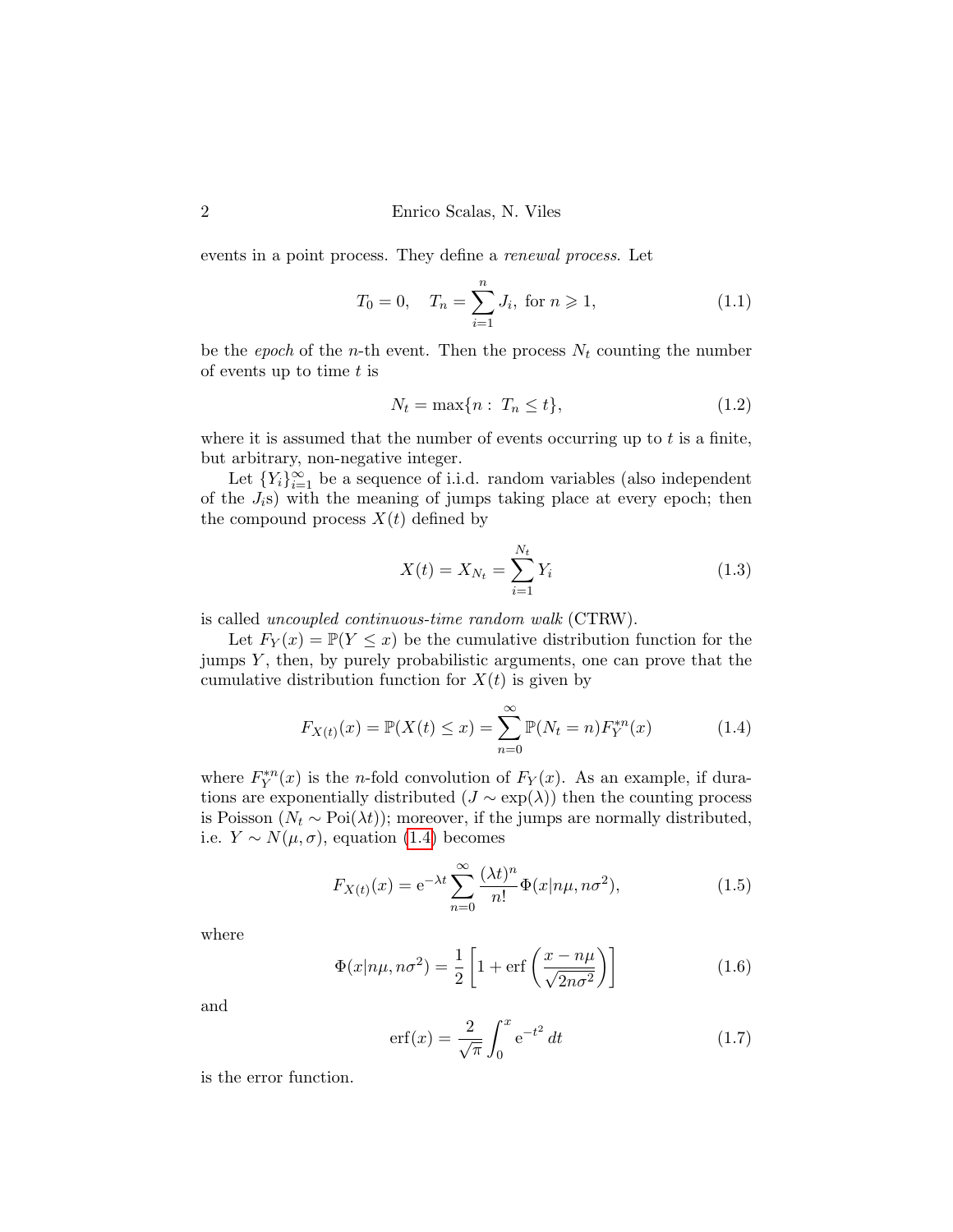#### CONVERGENCE OF QUADRATIC VARIATION ... 3

As a final remark, if  $F_Y(x)$  has a probability density function  $f_Y(x) =$  $dF_Y/dx$ , from equation [\(1.4\)](#page-1-0) one can write for the density  $f_{X(t)}(x,t)$ 

<span id="page-2-3"></span>
$$
f_{X(t)}(x,t) = \sum_{n=0}^{\infty} \mathbb{P}(N_t = n) f_Y^{*n}(x),
$$
\n(1.8)

where  $f_Y^{*n}$  is the *n*-fold convolution of  $f_y(x)$ .

### 1.2. Diffusive limit for CTRWs

Assume that the duration  $J$  is rescaled by a positive real parameter  $r$ so that the rescaled duration is  $J_r = rJ$  and that the jump Y is rescaled by h getting  $Y_h = hY$ . Let  $X_{r,h}(t)$  denote the rescaled CTRW. Further assume that J has a density function  $f_{J_r}(t)$  whose Laplace transform has the following behaviour for vanishing  $r$ 

<span id="page-2-1"></span>
$$
\widetilde{f}_{J_r}(s) = \mathbb{E}(e^{-sJ_r}) = \int_0^\infty e^{-su} f_{J_r}(u) du,
$$
\n
$$
= 1 - c_1(rs)^{\beta} + o(r^{\beta}), \ r \to 0, c_1 > 0,
$$
\n(1.9)

where  $0 < \beta \leq 1$ , and that the characteristic function of  $Y_h$  has the following behaviour for vanishing h

<span id="page-2-2"></span>
$$
\widehat{f}_{Y_h}(\kappa) = \mathbb{E}(\mathrm{e}^{i\kappa Y_h}) = \int_{-\infty}^{\infty} \mathrm{e}^{i\kappa u} f_{Y_h}(u) du
$$

$$
= 1 - c_2(h|\kappa|)^{\alpha} + o(h^{\alpha}), \quad h \to 0, c_1 > 0,
$$
(1.10)

where  $0 < \alpha \leq 2$ . If the scaling parameters satisfy the equation

<span id="page-2-4"></span>
$$
c_1 r^\beta = c_2 h^\alpha,\tag{1.11}
$$

then, in the limit  $r, h \to 0$ , one can prove that  $f_{X_{r,h}(t)}(x, t)$  weakly converges to  $u(x, t)$  given by

<span id="page-2-0"></span>
$$
u(x,t) = \frac{1}{t^{\beta/\alpha}} K_{\alpha,\beta} \left(\frac{x}{t^{\beta/\alpha}}\right)
$$
 (1.12)

with

$$
K_{\alpha,\beta}(u) = \frac{1}{2\pi} \int_{-\infty}^{\infty} e^{-i\kappa u} E_{\beta}(-|\kappa|^{\alpha}) d\kappa,
$$
 (1.13)

where  $E_{\beta}(z)$  is the one-parameter Mittag-Leffler function defined as

$$
E_{\beta}(z) = \sum_{n=0}^{\infty} \frac{z^n}{\Gamma(\beta n + 1)}
$$
\n(1.14)

and coinciding with the exponential function for  $\beta = 1$ . Notice that equation [\(1.12\)](#page-2-0) is the fundamental solution (or Green function) for the Cauchy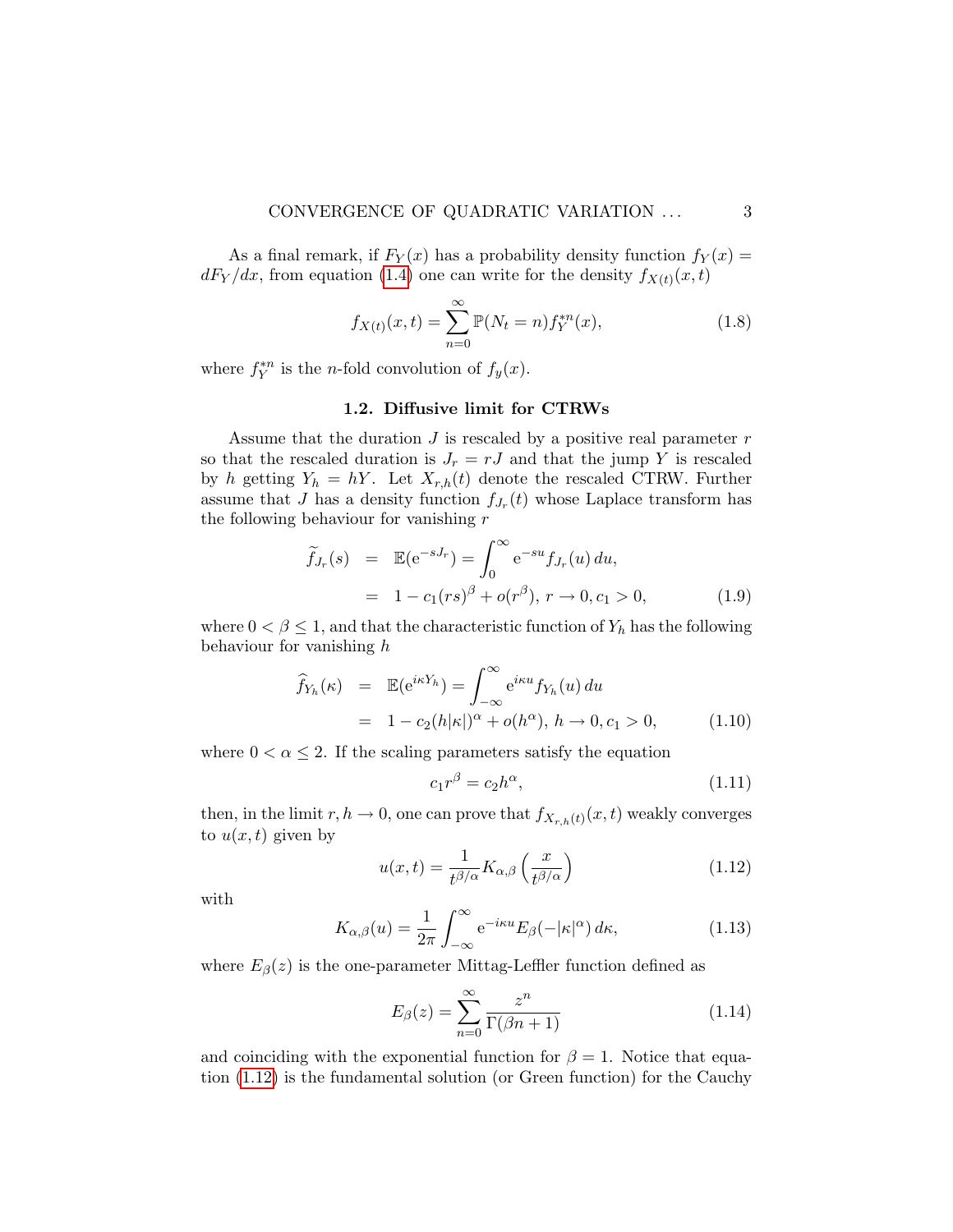problem of the space-time fractional diffusion equation in  $-\infty < x < +\infty$ and  $t \geq 0$ :

<span id="page-3-0"></span>
$$
\frac{\partial^{\beta}}{\partial t^{\beta}}u(x,t) = \frac{\partial^{\alpha}}{\partial |x|^{\alpha}}u(x,t), \quad 0 < \beta \le 1, \quad 0 < \alpha \le 2, \tag{1.15}
$$

where  $\frac{\partial^{\beta}}{\partial x^{\beta}}$  $\frac{\partial^{\beta}}{\partial t^{\beta}}$  and  $\frac{\partial^{\alpha}}{\partial |x|}$  $\frac{\partial}{\partial |x|^{\alpha}}$  denote the fractional Caputo and Riesz derivatives, respectively. For this generalized diffusion equation we refer the interested reader to the exhaustive paper by Mainardi, Luchko and Pagnini [\[17\]](#page-16-0) where analytical and numerical results have been presented.

The transition from the CTRW to the fractional diffusion equation [\(1.15\)](#page-3-0) in the diffusive limit has been discussed in several papers by Gorenflo and co-workers, see e.g. [\[9,](#page-15-1) [10,](#page-15-2) [26,](#page-17-0) [27\]](#page-17-1). Furthermore, Scalas in [\[28\]](#page-17-2) has provided a simplified method to derive the probability density  $u(x, t)$  in the diffusive limit. Indeed, it is sufficient to assume that the duration distribution is Mittag-Leffler (see [\[18,](#page-16-1) [5\]](#page-15-3)) with survival function given by

$$
\bar{F}_J(t) = 1 - F_J(t) = E_\beta(-t^\beta). \tag{1.16}
$$

Then, the Laplace transform of the probability density for the rescaled durations is

$$
\widetilde{f}_{J_r}(s) = \frac{1}{1 + (rs)^{\beta}} = 1 - (rs)^{\beta} + o(r^{\beta}).
$$
\n(1.17)

Moreover, if the jumps  $Y$  are distributed according to a symmetric Lévy  $\alpha$ -stable distribution, the characteristic function for the rescaled jumps becomes

$$
\widehat{f}_{Y_h}(\kappa) = e^{-(h|\kappa|)^{\alpha}} = 1 - (h|\kappa|)^{\alpha} + o(h^{\alpha}).
$$
\n(1.18)

Therefore, these hypotheses are compatible with equations [\(1.9\)](#page-2-1) and [\(1.10\)](#page-2-2). Indeed, it turns out that they are more general than expected as discussed in [\[27\]](#page-17-1). Further notice, that this class of CTRWs includes the normal compound Poisson process (NCPP) as a particular case, for  $\alpha = 2$  and  $\beta = 1$ . Now, equation [\(1.8\)](#page-2-3) becomes (see [\[27,](#page-17-1) [28,](#page-17-2) [1\]](#page-15-4))

$$
f_{X(t)}(x,t) = \sum_{n=0}^{\infty} \frac{t^{\beta n}}{n!} E_{\beta}^{(n)}(-t^{\beta}) f_{Y}^{*n}(x), \qquad (1.19)
$$

where

$$
E_{\beta}^{(n)}(z) = \frac{d^n}{dz^n} E_{\beta}(z).
$$
 (1.20)

The characteristic function of  $f_{X(t)}(x,t)$  is

<span id="page-3-1"></span>
$$
\widehat{f}_{X(t)}(\kappa, t) = \sum_{n=0}^{\infty} \frac{t^{\beta n}}{n!} E_{\beta}^{(n)}(-t^{\beta}) \widehat{f}_{Y}^{n}(\kappa) = E_{\beta}(t^{\beta}(\widehat{f}_{Y}(\kappa) - 1)) \tag{1.21}
$$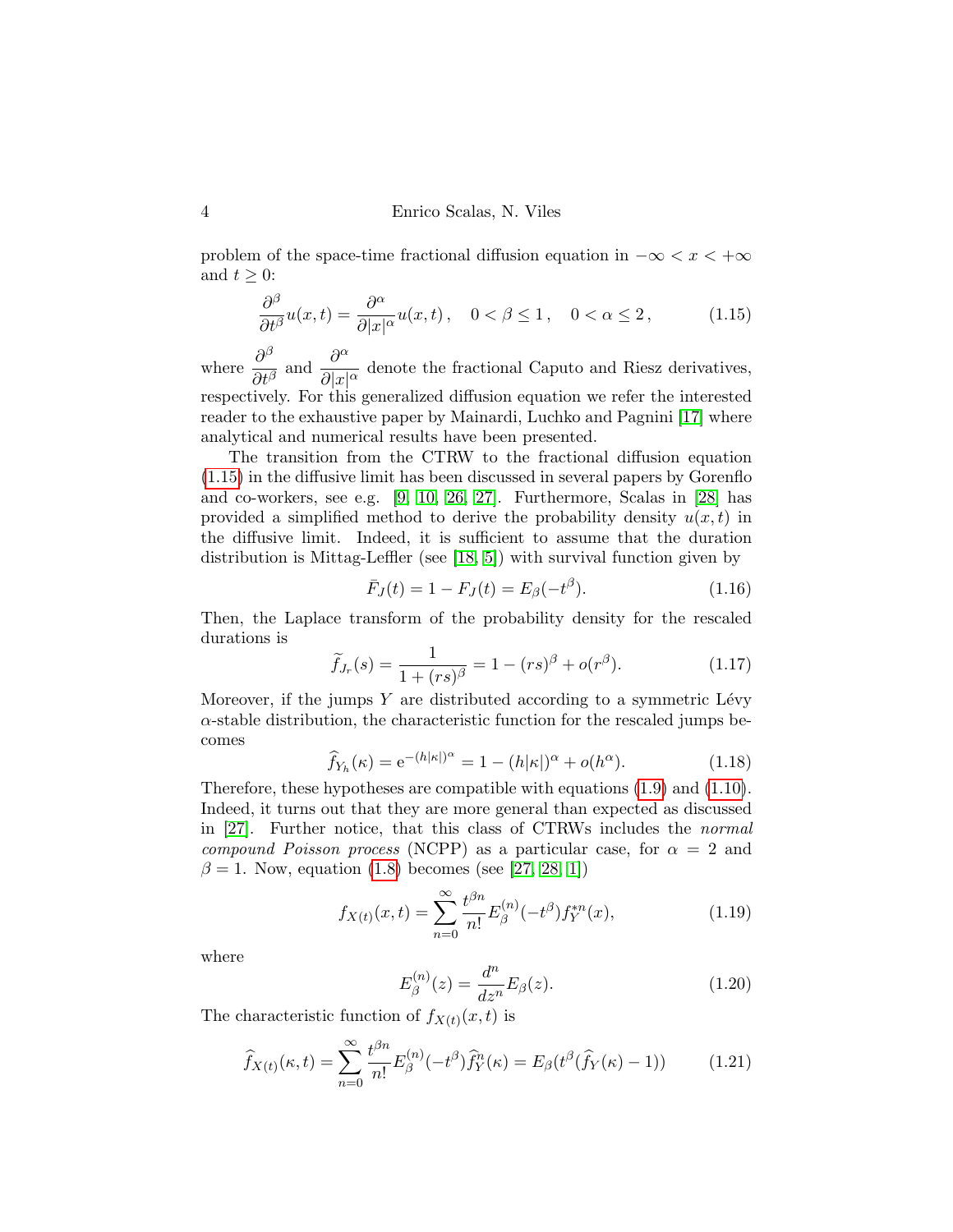and, observing that the  $n$ -th epoch is rescaled as

$$
T_n(r) = rT_n,\tag{1.22}
$$

it tuns out that the rescaled CTRW has the following characteristic function

<span id="page-4-0"></span>
$$
\widehat{f}_{X_{r,h}(t)}(\kappa, t) = E_{\beta} \left( \frac{t^{\beta}}{r^{\beta}} (\widehat{f}_{Y_h}(\kappa) - 1) \right)
$$
\n
$$
= E_{\beta} \left( \frac{t^{\beta}}{r^{\beta}} (- (h|\kappa|)^{\alpha} + o(h^{\alpha})) \right). \tag{1.23}
$$

Now, if  $r, h \to 0$  with the scaling equation [\(1.11\)](#page-2-4) satisfied for  $c_1 = c_2 = 1$ , one gets from [\(1.23\)](#page-4-0)

$$
\widehat{f}_{X_{r,h}(t)}(\kappa,t) \to \widehat{u}(\kappa,t) = E_{\beta}(-t^{\beta}|\kappa|^{\alpha}), \tag{1.24}
$$

which is the characteristic function of  $u(x, t)$  defined in equation [\(1.12\)](#page-2-0). This simplified method will be used to derive the distribution of the quadratic variation for the class of CTRWs described above.

# 2. Quadratic Variation

# <span id="page-4-1"></span>2.1. Definition

In [\[6\]](#page-15-0), the following stochastic integral was defined on CTRWs

$$
I_a(t) = \sum_{i=1}^{N_t} [(1-a)G(X(T_{i-1})) + aG(X(T_i))](X(T_i) - X(T_{i-1})), \quad (2.25)
$$

where  $G(x)$  is a sufficiently smooth ordinary function and  $a \in [0,1]$ . The properties of  $I_a(t)$  were investigated in [\[6\]](#page-15-0). In particular, it turns out that

<span id="page-4-2"></span>
$$
I_a(t) = I_{1/2}(t) + \left(a - \frac{1}{2}\right)[X, Z](t)
$$
\n(2.26)

where  $Z(t) = G(X(t))$  and the covariation or cross variation of  $X(s)$  and  $Z(s)$  for  $s \in [0, t]$  is given by

$$
[X, Z](t) = \sum_{i=1}^{N_t} [X(T_i) - X(T_{i-1})][Z(T_i) - Z(T_{i-1})].
$$
 (2.27)

Essentially, the definition [\(2.25\)](#page-4-1) is a simplified version of Bichteler-Dellacherie theory of stochastic integration (see [\[2\]](#page-15-5)) and, for  $a = 0$ , equation [\(2.26\)](#page-4-2) is a version of the celebrated Ito formula in the case of pure jump processes.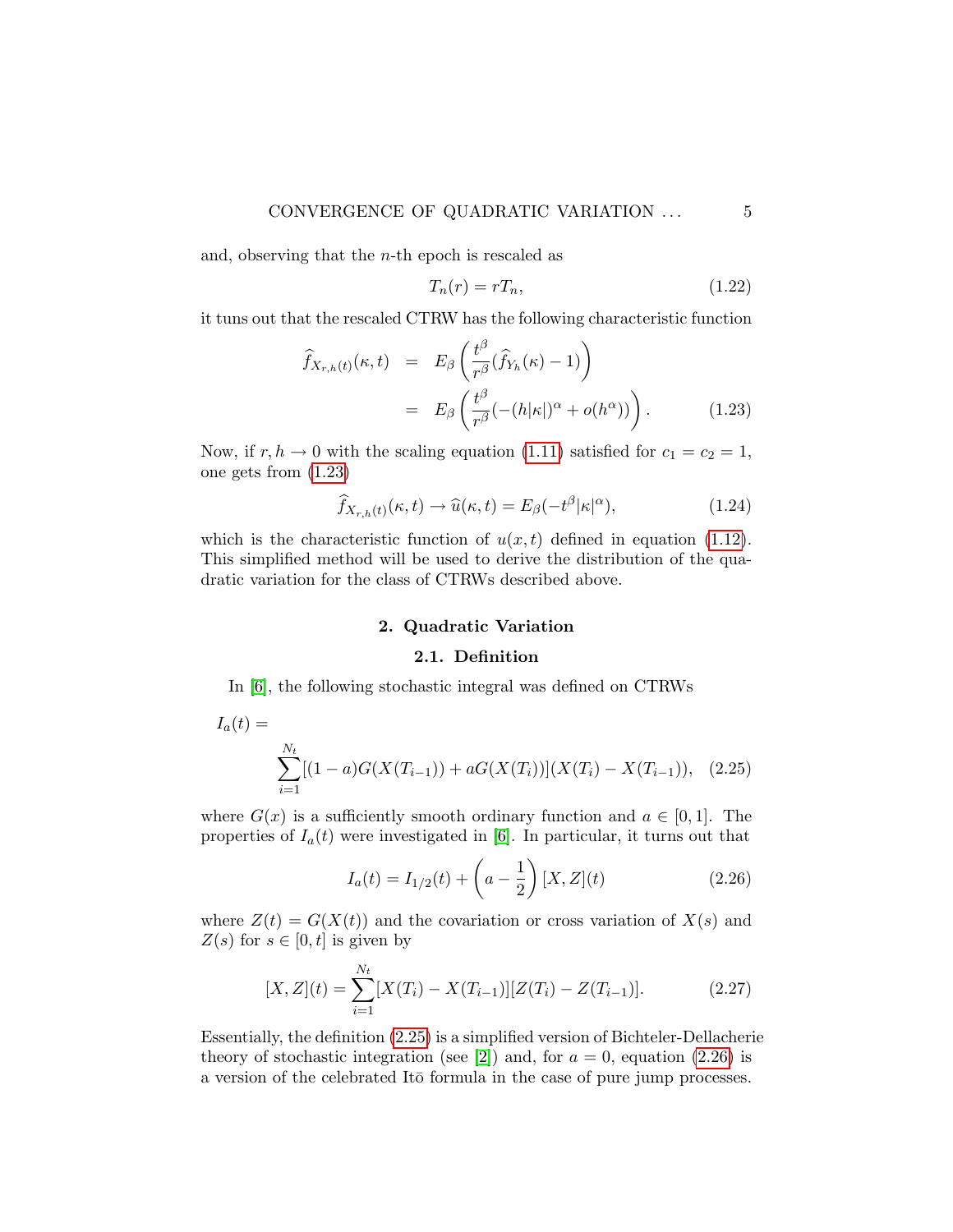Notice that one has  $X(T_i) - X(T_{i-1}) = Y_i$ . If  $G(x) = x$ , equation [\(2.26\)](#page-4-2) becomes

$$
I_a(t) = I_{1/2}(t) + \left(a - \frac{1}{2}\right)[X](t)
$$
\n(2.28)

with

$$
I_{1/2}(t) = \frac{1}{2} \sum_{i=1}^{N_t} [X(T_{i-1}) + X(T_i)](X(T_i) - X(T_{i-1})),
$$
\n(2.29)

and

<span id="page-5-2"></span>
$$
[X]^2(t) = [X, X](t) = \sum_{i=1}^{N_t} [X(T_i) - X(T_{i-1})]^2 = \sum_{i=1}^{N_t} Y_i^2
$$
 (2.30)

is the quadratic variation.

#### 2.2. Diffusive Limit

The probability density function for the quadratic variation can be obtained from the density of squared jumps,  $f_{Y^2}(x)$  which, in its turn, can be obtained from a transformation of  $f_Y(x)$ :

$$
f_{Y^2}(x) = f_Y(\sqrt{x})/\sqrt{x}.\tag{2.31}
$$

Now, by the same arguments leading to equation [\(1.8\)](#page-2-3), one gets the following density function for the quadratic variation

$$
f_{[X](t)}(x,t) = \sum_{n=0}^{\infty} \mathbb{P}(N_t = n) f_{Y^2}^{*n}(x),
$$
\n(2.32)

where  $x > 0$ . The characteristic function of the quadratic variation can be written as

<span id="page-5-0"></span>
$$
\widehat{f}_{[X](t)}(\kappa, t) = \sum_{n=0}^{\infty} \mathbb{P}(N_t = n) \widehat{f}_{Y^2}^n(\kappa).
$$
\n(2.33)

Using the same method as in the previous section, let us assume that  $\mathbb{P}(N_t = n)$  is the distribution of the Mittag-Leffler counting process discussed in [\[27,](#page-17-1) [18\]](#page-16-1),

$$
\mathbb{P}(N_t = n) = \frac{t^{\beta n}}{n!} E_{\beta}^{(n)} \left( -t^{\beta} \right). \tag{2.34}
$$

Then the equation [\(2.33\)](#page-5-0) becomes (see [\[28\]](#page-17-2) and the analogous equation [\(1.21\)](#page-3-1))

<span id="page-5-1"></span>
$$
\widehat{f}_{[X](t)}(\kappa, t) = E_{\beta}\big(t^{\beta}(1 - \widehat{f}_{Y^2}(\kappa))\big). \tag{2.35}
$$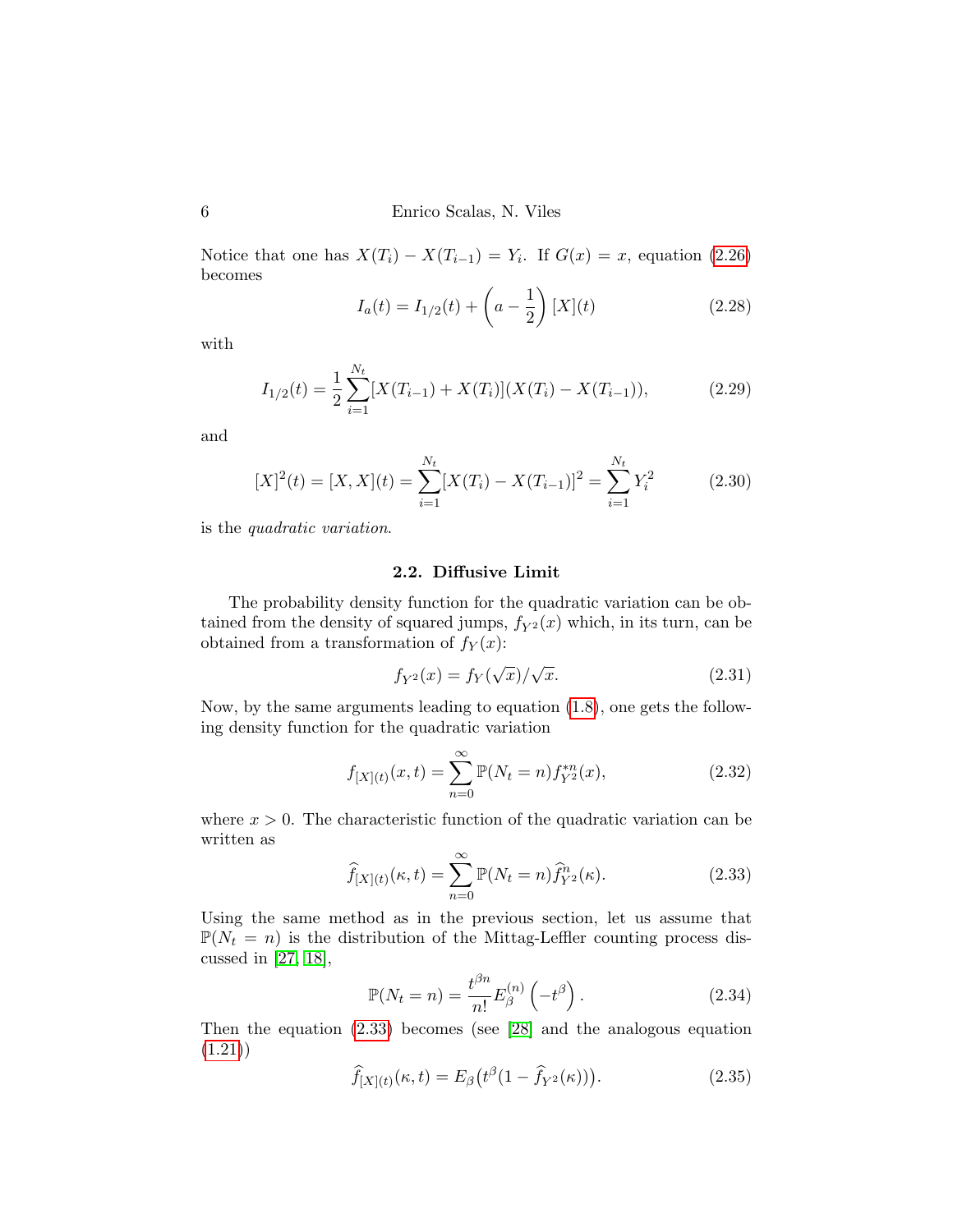If the jumps Y are distributed according to a Lévy  $\alpha$ -stable distribution, for  $x \to \infty$ ,  $f_{Y^2}(x) \sim x^{-\alpha/2 - 1}$ , and the sum of  $Y_i^2$  converges to the positive stable distribution of exponent  $\alpha/2$ , whose characteristic function is

$$
\widehat{f}_{Y^2}(\kappa) = e^{((-i\kappa)^{\alpha/2})}.
$$
\n(2.36)

Inserting this distribution in equation [\(2.35\)](#page-5-1), rescaling as above and taking the proper diffusive limit, the following characteristic function is recovered for the diffusive limit of the quadratic variation:

$$
\widehat{q}(\kappa, t) = E_{\beta} \big( -(-i\kappa)^{\alpha/2} t^{\beta} \big). \tag{2.37}
$$

Notice that h appears in terms of the type  $(h^{\alpha/2})^2 = h^{\alpha}$  as before. Therefore, the probability density of the quadratic variation in the diffusive limit becomes

$$
q(x,t) = \frac{1}{t^{2\beta/\alpha}} M_{\alpha,\beta} \left(\frac{x}{t^{2\beta/\alpha}}\right),
$$
\n(2.38)

where

$$
M_{\alpha,\beta}(u) = \frac{1}{2\pi} \int_0^\infty e^{-i\kappa u} E_\beta(-(-i\kappa)^{\alpha/2}) d\kappa \tag{2.39}
$$

with  $u > 0$ . When  $\alpha = 2 M_{2,\beta}(u)$  coincides with the right half of the M-Wright function([\[17,](#page-16-0) [20\]](#page-16-2)) of real argument that will be discussed in Appendix. When  $\alpha = 2$  and  $\beta = 1$  (standard diffusion case), a delta function  $q(x, t; D) = \delta(x - 2t)$  is recovered, corresponding to the quadratic variation of the Bachelier-Wiener process,  $[X]^2(t) = 2t$ .

#### 3. Functional convergence of quadratic variation

# 3.1. Preliminary results

<span id="page-6-1"></span>As in section [1](#page-0-0),  $J_i$  are i.i.d. nonnegative random variables and we assume that  $J_1$  belongs to the strict domain of attraction of some stable law with index  $\beta \in (0, 1)$ . That is, there exist positive constants  $b_n > 0$  such that we have the following convergence in distribution of random variables

$$
b_n\sum_{i=1}^n J_i \stackrel{d}{\Rightarrow} D_\beta,
$$

when  $n \to +\infty$  and where  $D_{\beta} > 0$  almost surely. The limiting random variable  $D_\beta$  has  $\beta$ -stable distribution.

For  $t \geq 0$ , we define  $T_t := \sum_{i=1}^{[t]} J_i$ , where [t] denotes the integer part of  $t$ . Then, taking into account the above convergence and using Example 11.2.18 of [\[21\]](#page-16-3) it follows that all finite-dimensional distributions of  $\{c^{-1/\beta}T_{ct}\}_{t\geqslant0}$  converge to that of  $\{D_{\beta}(t)\}_{t\geqslant0}$ , as  $c\to+\infty$ :

<span id="page-6-0"></span>
$$
\{c^{-1/\beta}T_{ct}\}_{t\geq 0} \stackrel{f.d.}{\Rightarrow} \{D_{\beta}(t)\}_{t\geq 0}.\tag{3.1}
$$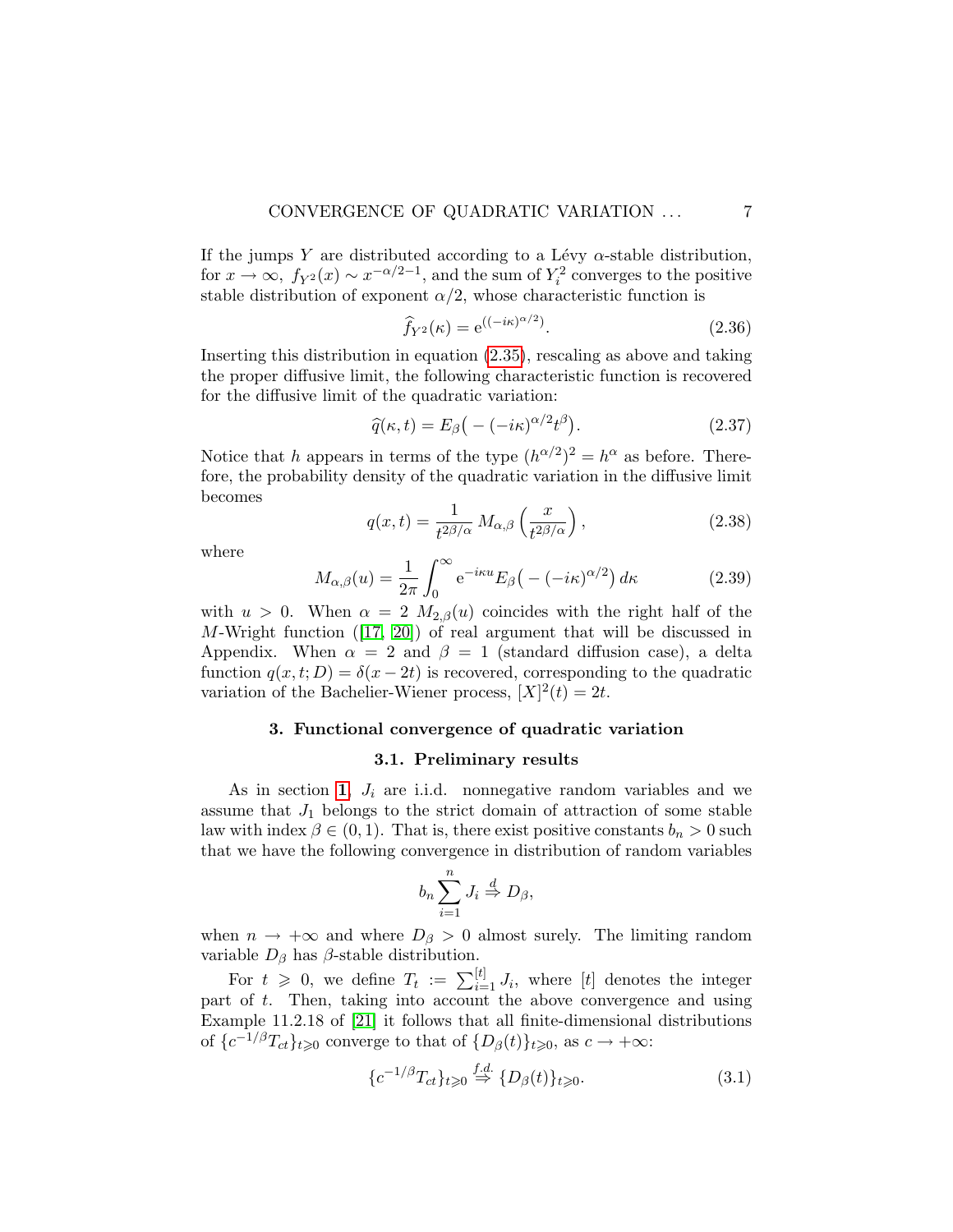FIGURE 1. β-stable subordinator and inverse β-stable subordinator

The limiting process  $\{D_{\beta}(t)\}_{t\geq0}$  is called the  $\beta$ -stable subordinator. In the class of strictly  $\beta$ -stable diffusion processes it is the positive-oriented extreme one. It is càdlàg (continuous from the right, with left-hand limits), nondecreasing and it has stationary increments (see for instance, [\[25\]](#page-16-4)).

We can define the functional inverse of the process  $D_{\beta}(t)$  as

<span id="page-7-1"></span>
$$
D_{\beta}^{-1}(t) = \inf\{x \ge 0 : D_{\beta}(x) > t\}.
$$
 (3.2)

It has almost surely continuous non-decreasing sample paths and without stationary and independent increments.

For any integer  $n \geq 0$  and any  $t \geq 0$ , it can be easily proved that the number of jumps by time t is at least n if and only if the n-th jump occurs at or before  $t$ , therefore the following events coincide:

<span id="page-7-0"></span>
$$
\{T_n \leqslant t\} = \{N_t \leqslant n\}.\tag{3.3}
$$

From  $(3.1)$  and  $(3.3)$ , we have the following limit theorem for the counting process  $\{N_t\}_{t\geqslant 0}$ .

Theorem 3.1 (Theorem 3.6., [\[21\]](#page-16-3)).

$$
\{c^{-1/\beta}N_{ct}\}_{t\geqslant 0}\stackrel{f.d.}{\Rightarrow}\{D_{\beta}^{-1}(t)\}_{t\geqslant 0}, \quad as \quad c\to+\infty. \tag{3.4}
$$

We are interested in the convergence of stochastic processes in the Skorokhod space. Let  $D([0, +\infty), \mathbb{R}_+)$  denote the space of càdlàg  $\mathbb{R}_+$ -valued functions on [0, + $\infty$ ). We endow this space with the usual J<sub>1</sub>-topology introduced in [\[29\]](#page-17-3) (for more details, see Appendix II).

As a corollary, by using Stone's Theorem [\[30\]](#page-17-4), the convergence in the Skorokhod space  $D([0,\infty),\mathbb{R}_+)$  follows.

COROLLARY 3.1 (Corollary 3.7.,  $[21]$ ).

$$
\{c^{-1/\beta}N_{ct}\}_{t\geqslant 0} \stackrel{J_1-top}{\Rightarrow} \{D_{\beta}^{-1}(t)\}_{t\geqslant 0}, \quad as \quad c \to +\infty. \tag{3.5}
$$

Now, we assume that the jumps  $Y_i$  belong to the strict generalized domain of attraction of some stable law with exponent  $\alpha \in (0, 2)$ , then there exist  $a_n > 0$  such that

$$
a_n \sum_{i=1}^n Y_i \stackrel{d}{\Rightarrow} L_\alpha, \quad as \quad c \to +\infty,
$$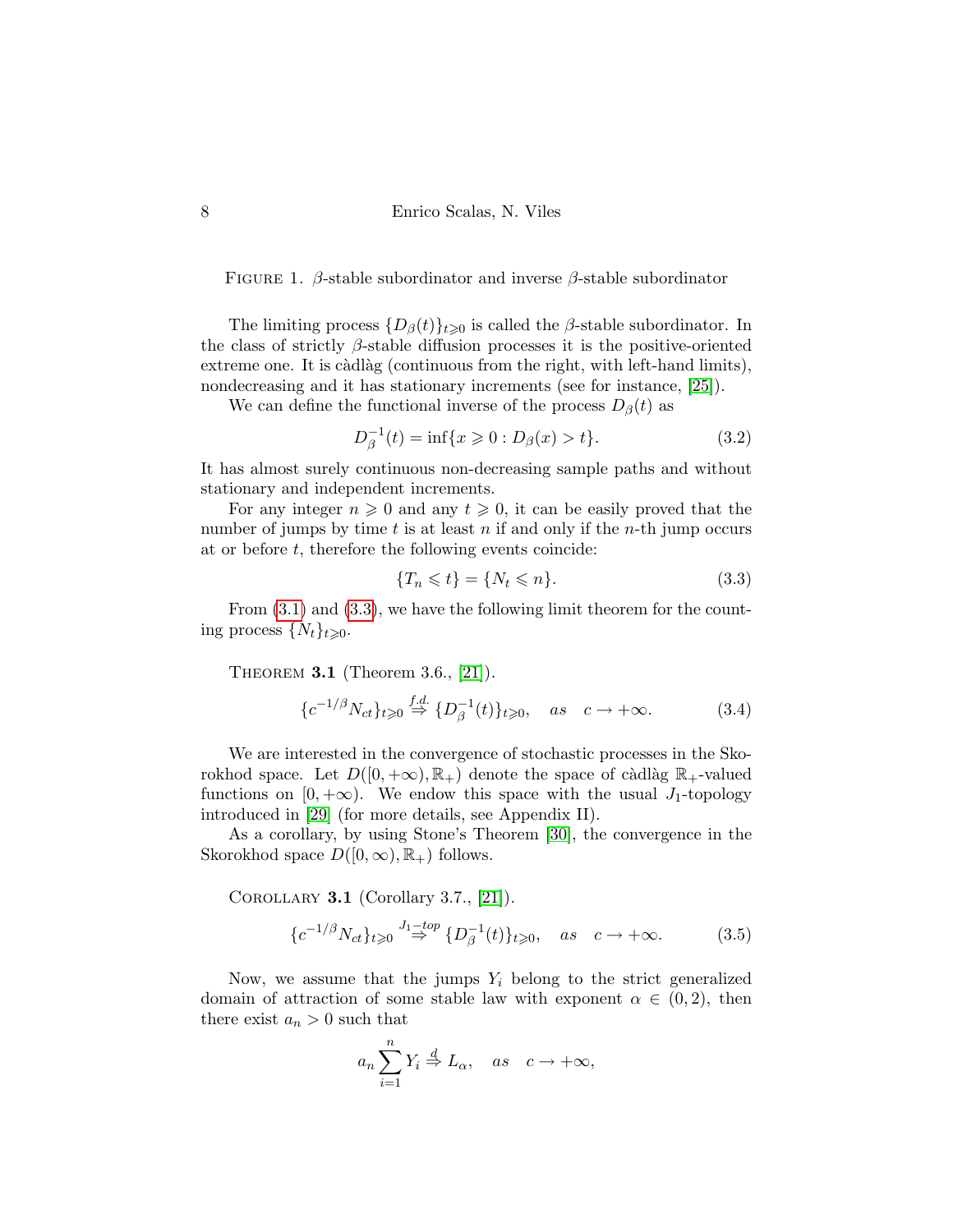where  $L_{\alpha}$  denotes a random variable with symmetric  $\alpha$ -stable distribution.

From Example 11.2.18 [\[21\]](#page-16-3), we can extend this convergence to the convergence of the corresponding finite-dimensional distributions for the stochastic process  $\sum_{i=1}^{[t]} Y_i$ .

THEOREM **3.2** ( $[21]$ ).

$$
\left\{ c^{-1/\alpha} \sum_{i=1}^{[ct]} Y_i \right\}_{t \geq 0} \stackrel{f.d.}{\Rightarrow} \{L_\alpha(t)\}_{t \geq 0}, \quad when \quad c \to +\infty. \tag{3.6}
$$

The limiting process is a symmetric  $\alpha$ -stable Lévy process with sample path belonging to  $D([0, +\infty), \mathbb{R})$ . The following result of convergence in the Skorokhod space  $D([0, +\infty), \mathbb{R})$  endowed with the  $J_1$ -topology is proved in [\[22\]](#page-16-5):

COROLLARY 3.2 (Theorem 4.1,  $[22]$ ).

$$
\left\{ c^{-1/\alpha} \sum_{i=1}^{[ct]} Y_i \right\}_{t \geq 0} \stackrel{J_1 - top}{\Rightarrow} \{L_\alpha(t)\}_{t \geq 0}, \quad when \quad c \to +\infty. \tag{3.7}
$$

To conclude this subsection we will introduce the following Functional Central Limit Theorem (FCLT) proved by Meerschaert and Scheffler in [\[21\]](#page-16-3) which identifies the limit process as a composition of an  $\alpha$ -stable Lévy process and the functional inverse of a  $\beta$ -stable subordinator  $D_{\beta}^{-1}$  $\bar{\beta}^{\text{-1}}(t)$ , with  $\alpha \in (0, 2]$  and  $\beta \in (0, 1)$ .

THEOREM 3.3 (Theorem 4.2., [\[22\]](#page-16-5)). Under the distributional assumptions considered above for the waiting times  $J_i$  and the jumps  $Y_i$ , we have

$$
\left\{ c^{-\beta/\alpha} \sum_{i=1}^{N_t} Y_i \right\}_{t \geq 0} \stackrel{M_1 \to top}{\Rightarrow} \{ L_\alpha(D_\beta^{-1}(t)) \}_{t \geq 0}, \quad when \quad c \to +\infty, \quad (3.8)
$$

in the Skorokhod space  $D([0, +\infty), \mathbb{R})$  endowed with the M<sub>1</sub>-topology.

# 3.2. Functional Central Limit Theorem for the quadratic variation

In this section we prove a functional limit theorem for the quadratic variation of the CTRW  $\{X(t)\}_{t\geqslant0}$  defined in [\(2.30\)](#page-5-2) under the distributional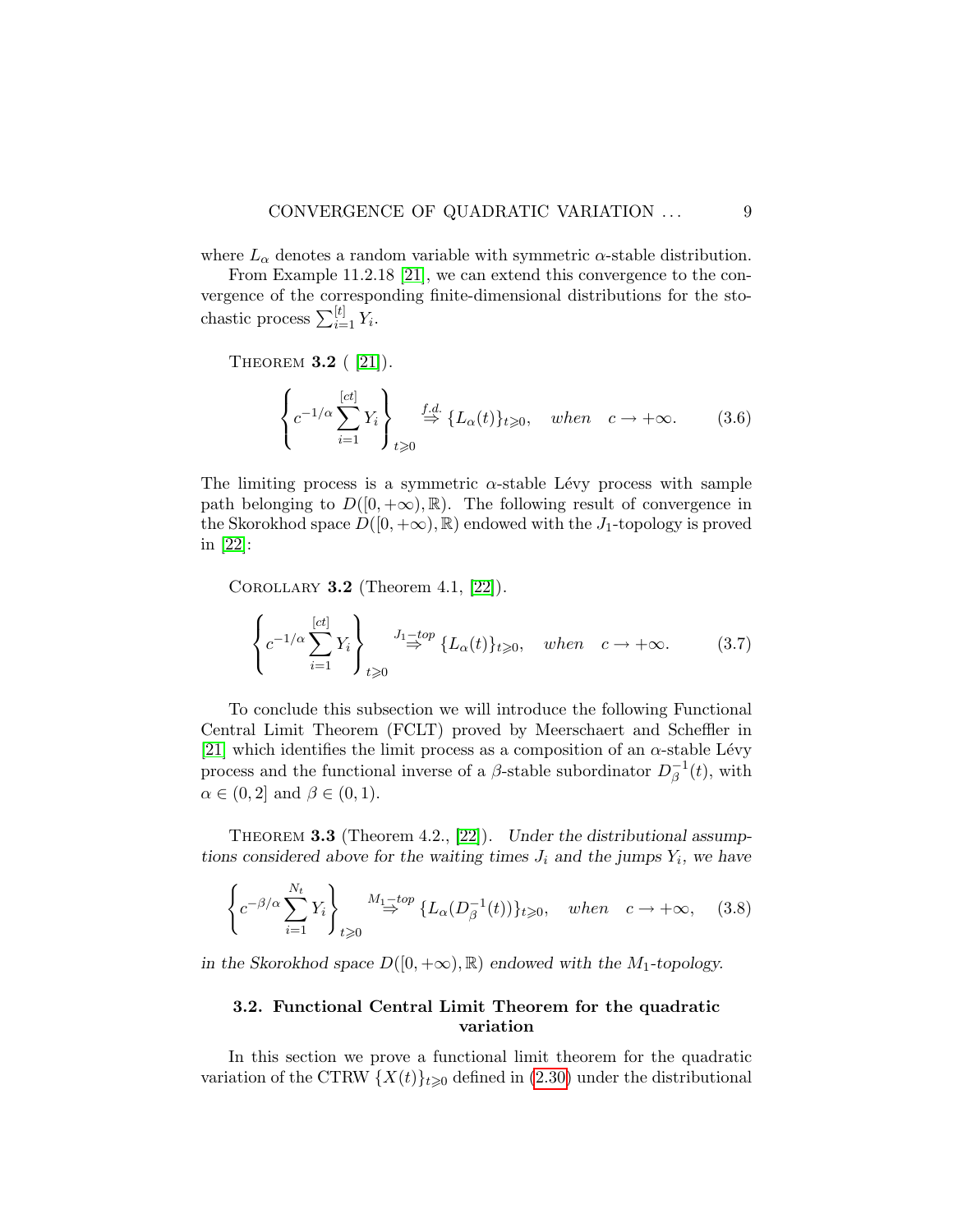assumptions considered in the subsection above. The limiting process obtained is a subordination of the positive  $\alpha/2$ -stable Lévy process by the process  $\{D_{\beta}^{-1}$  $\bar{\beta}^{1}\}_{t\geqslant 0}$  introduced in [\(3.2\)](#page-7-1).

THEOREM 3.4. Under the distributional assumptions considered in subsection [3.1](#page-6-1) for the waiting times  $J_i$  and the jumps  $Y_i$ , we have

$$
\left\{ \left( \frac{1}{n^{2/\alpha}} \sum_{i=1}^{[nt]} Y_i^2, \frac{1}{n^{1/\beta}} T_{nt} \right) \right\}_{t \geq 0} \stackrel{J_1-top}{\Rightarrow} \{ (L^+_{\alpha/2}(t), D_\beta(t)) \}_{t \geq 0}, \text{ as } c \to +\infty,
$$
\n(3.9)

in the Skorokhod space  $D([0, +\infty), \mathbb{R}_+ \times \mathbb{R}_+)$  endowed with the  $J_1$ -topology. Moreover, we have also

$$
\sum_{i=1}^{N_{nt}} \frac{Y_i^2}{n^{2\beta/\alpha}} \stackrel{M_1-top}{\Rightarrow} L^+_{\alpha/2}(D^{-1}_{\beta}(t)), \quad as \quad c \to +\infty,
$$

in the Skorokhod space  $D([0, +\infty), \mathbb{R}_+)$  with the  $M_1$ -topology, where  $L^+_\alpha$  $_{\alpha/2}^+(t)$ denotes an  $\alpha/2$ -stable positive Lévy process.

P r o o f. Our proof is inspired by Meerschaert and Scheffler's paper [\[22\]](#page-16-5). Assuming that the jumps  $Y_i$  belong to the strict generalized domain of attraction of some stable law with exponent  $\alpha \in (0, 2)$ , we have that  $Y_i^2 \geq 0$  belong to the strict generalized domain of attraction of some stable law with exponent  $\alpha/2 \in (0,1)$ . By Corollary 3.2. we have that

<span id="page-9-0"></span>
$$
\left\{ c^{-2/\alpha} \sum_{i=1}^{[ct]} Y_i^2 \right\}_{t \ge 0} \xrightarrow{J_1 - top} \{L^+_{\alpha/2}(t)\}_{t \ge 0}, \qquad c \to \infty,
$$
 (3.10)

in the Skorokhod space  $D([0, +\infty), \mathbb{R}_+)$  with the J<sub>1</sub>-topology, where  $L^+_{\alpha}$  $_{\alpha/2}^+(t)$ is a  $\alpha/2$ -stable Lévy process on  $\mathbb{R}_+$ .

It can be assumed, without loss of generality, that all of the sample paths of the two-dimensional process (see for instance, p. 197 of [\[25\]](#page-16-4))

$$
\left\{ \left( \frac{1}{n^{2/\alpha}} \sum_{i=1}^{[nt]} Y_i^2, \frac{1}{n^{1/\beta}} \sum_{i=1}^{[nt]} J_i \right) \right\}_{t \geq 0}
$$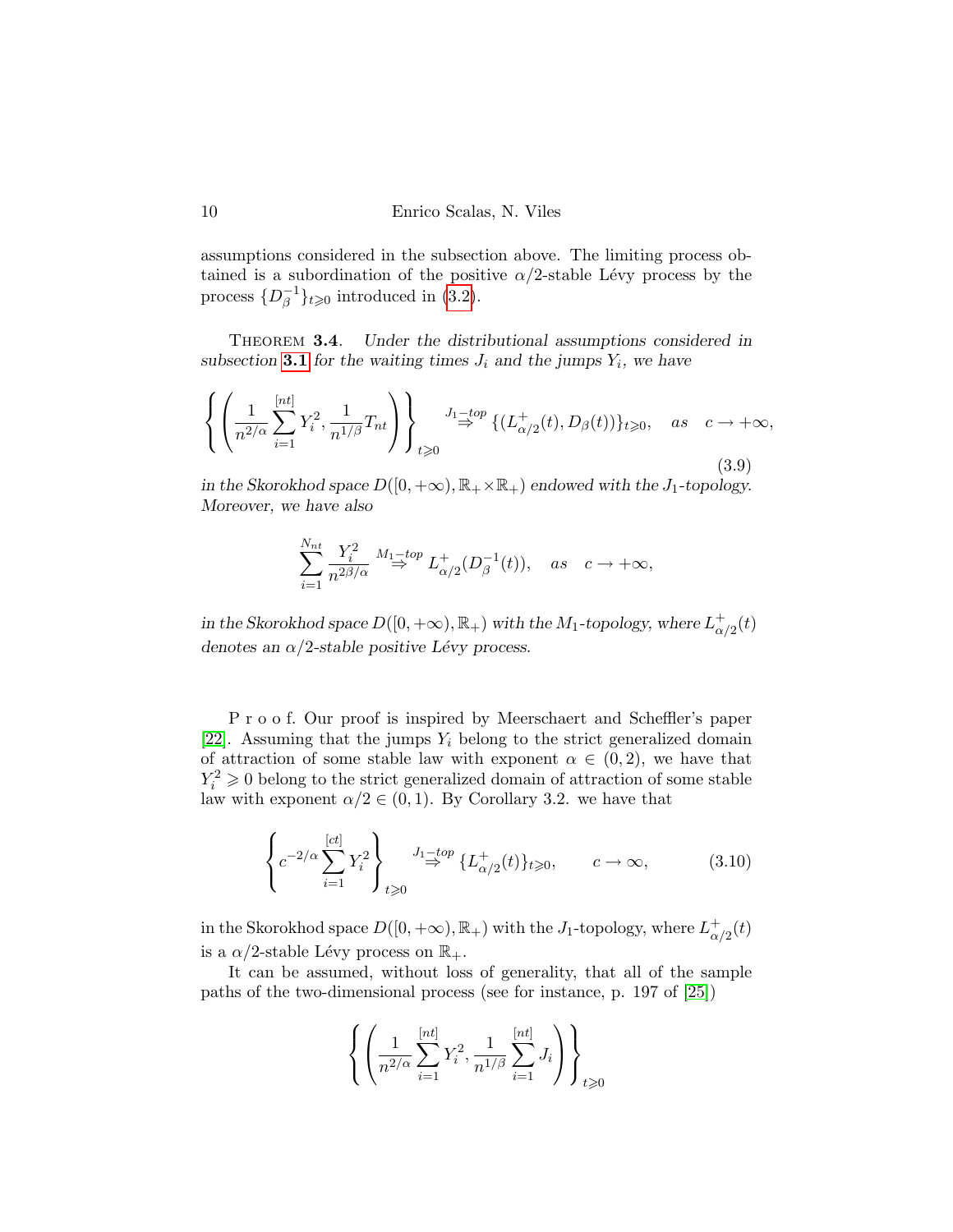belong to  $D([0, +\infty), \mathbb{R}_+ \times \mathbb{R}_+)$ . Then, it follows by the previous results [\(3.1\)](#page-6-0) and [\(3.10\)](#page-9-0) that

<span id="page-10-0"></span>
$$
\left\{ \left( \frac{1}{n^{2/\alpha}} \sum_{i=1}^{[nt]} Y_i^2, \frac{1}{n^{1/\beta}} \sum_{i=1}^{[nt]} J_i \right) \right\}_{t \geq 0} \stackrel{J_1-top}{\Rightarrow} \{ (L^+_{\alpha/2}(t), D_\beta(t)) \}_{t \geq 0}, \text{ as } n \to +\infty,
$$
\n(3.11)

in  $D([0, +\infty), \mathbb{R}_+ \times \mathbb{R}_+)$  endowed with the  $J_1$ -topology.

Now by [\(3.11\)](#page-10-0) and applying the Continuous Mapping Theorem (see in Appendix II), taking the mapping

$$
\Psi: D([0,+\infty), \mathbb{R}_+) \times D([0,+\infty), \mathbb{R}_+) \to D([0,+\infty), \mathbb{R}_+) \times D([0,+\infty), \mathbb{R}_+)
$$
  

$$
(x,y) \to (x,y),
$$

we obtain

<span id="page-10-1"></span>
$$
\left\{ \left\{ \frac{1}{n^{2/\alpha}} \sum_{i=1}^{[nt]} Y_i^2 \right\}_{t \geq 0}, \left\{ \frac{1}{n^{1/\beta}} \sum_{i=1}^{[nt]} J_i \right\}_{t \geq 0} \right\}_{\substack{J_1 = top \\ \Rightarrow} (\{L^+_{\alpha/2}(t)\}_{t \geq 0}, \{D_\beta(t)\}_{t \geq 0}),
$$
\n(3.12)

when  $n \to +\infty$ , in  $D([0, +\infty), \mathbb{R}_+ \times \mathbb{R}_+)$  with the J<sub>1</sub>-topology, where as usual the topology on product spaces is the product topology.

For a nondecreasing function  $y \in D([0, +\infty), \mathbb{R}_+)$ , we can define the inverse as

$$
y^{-1}(t) = \inf\{s \geq 0 : y(s) > t\}.
$$

Now, we will apply again the Continuous Mapping Theorem to [\(3.12\)](#page-10-1) and with the mapping

$$
\Phi: D([0,+\infty),\mathbb{R}_+) \times D([0,+\infty),\mathbb{R}_+) \to D([0,+\infty),\mathbb{R}_+) \times D([0,+\infty),\mathbb{R}_+)
$$
  

$$
(x,y) \to (x,y^{-1}).
$$

We obtain that

<span id="page-10-2"></span>
$$
\left( \left\{ \frac{1}{n^{2/\alpha}} \sum_{i=1}^{[nt]} Y_i^2 \right\}_{t \geq 0}, \left\{ \frac{1}{n} N_{nt} \right\}_{t \geq 0} \right) \stackrel{M_1-top}{\Rightarrow} (\{L^+_{\alpha/2}(t)\}_{t \geq 0}, \{D^{-1}_{\beta}(t)\}_{t \geq 0}),
$$
\n(3.13)

when  $n \to +\infty$ , in the Skorokhod space in  $D([0, +\infty), \mathbb{R}_+ \times \mathbb{R}_+)$  with the  $M_1$ -topology.

Finally, applying another time the Continuous Mapping Theorem, with the continuous mapping

$$
\Phi: D([0,+\infty),\mathbb{R}_+) \times D([0,+\infty),\mathbb{R}_+) \to D([0,+\infty),\mathbb{R}_+) \times D([0,+\infty),\mathbb{R}_+)
$$
  

$$
(x,y) \to x \circ y,
$$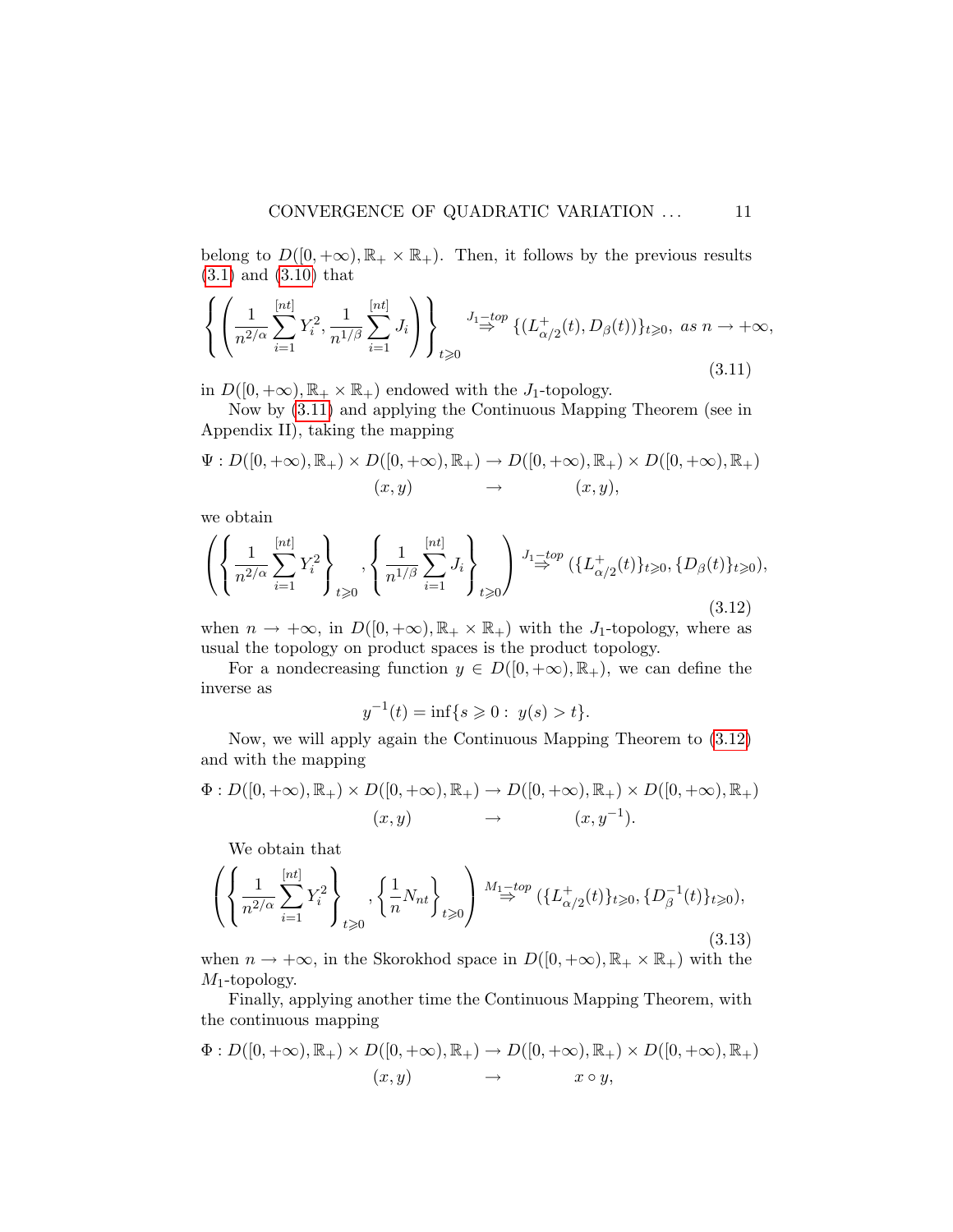to [\(3.13\)](#page-10-2), we have that

$$
\left( \left\{ \frac{1}{n^{2/\alpha}} \sum_{i=1}^{[nt]} Y_i^2 \right\}_{t \geq 0}, \left\{ \frac{1}{n} N_{nt} \right\}_{t \geq 0} \right) \stackrel{M_1 \to top}{\Rightarrow} \{ L^+_{\alpha/2} (D_\beta^{-1}(t)) \}_{t \geq 0}, \quad (3.14)
$$

as  $n \to +\infty$  in  $D([0, +\infty), \mathbb{R}_+ \times \mathbb{R}_+)$  with the  $M_1$ -topology.

The functional convergence of quadratic variation leads to the following conjecture on the integrals defined in [\(2.25\)](#page-4-1): it might be possible to prove that, under proper scaling, the integral converges in some sense to a stochastic integral driven by the semimartingale measure  $L_{\alpha}(D_{\beta}^{-1})$  $_{\beta}^{-1}(t)$ ). This will be the object of further research.

#### Acknowledgements

E.S. and N.V. are indebted to R. Gorenflo and F. Mainardi for many illuminating discussion on this and related issues. E.S. wishes to thank his co-authors G. Germano, M. Politi and R.L. Schilling with whom he published the paper where the relationship between M-Wright functions and quadratic variation was discovered.

This work was partially funded by MIUR Italian grant PRIN 2009 on Finitary and non-Finitary Probabilistic Methods in Economics within the project The Growth of Firms and Countries: Distributional Properties and Economic Determinants.

#### Appendix I: The M-Wright functions

In this appendix, we summarize the definition and the main properties of M-Wright functions. For this purpose let us first recall the general Wright function, so named in honour of E. Maitland Wright the eminent British mathematician, who introduced and investigated this function in a series of notes starting from 1933 in the framework of the theory of partitions, see [\[32,](#page-17-5) [33,](#page-17-6) [34\]](#page-17-7) The function is defined by the series representation, convergent in the whole complex plane,

$$
W_{\lambda,\mu}(z) := \sum_{n=0}^{\infty} \frac{z^n}{n! \Gamma(\lambda n + \mu)}, \quad \lambda > -1, \quad \mu \in \mathbb{C}, \quad (A.1)
$$

so  $W_{\lambda,\mu}(z)$  is an *entire function*. Originally, Wright assumed  $\lambda > 0$ , and, only in 1940, he considered  $-1 < \lambda < 0$ , see [\[35\]](#page-17-8). We note that in the handbook of the Bateman Project [\[4\]](#page-15-6), Ch. 18, presumably for a misprint,  $\lambda$  is restricted to be non-negative. We distinguish the Wright functions of first kind ( $\lambda \geq 0$ ) and second kind (-1 <  $\lambda$  < 0).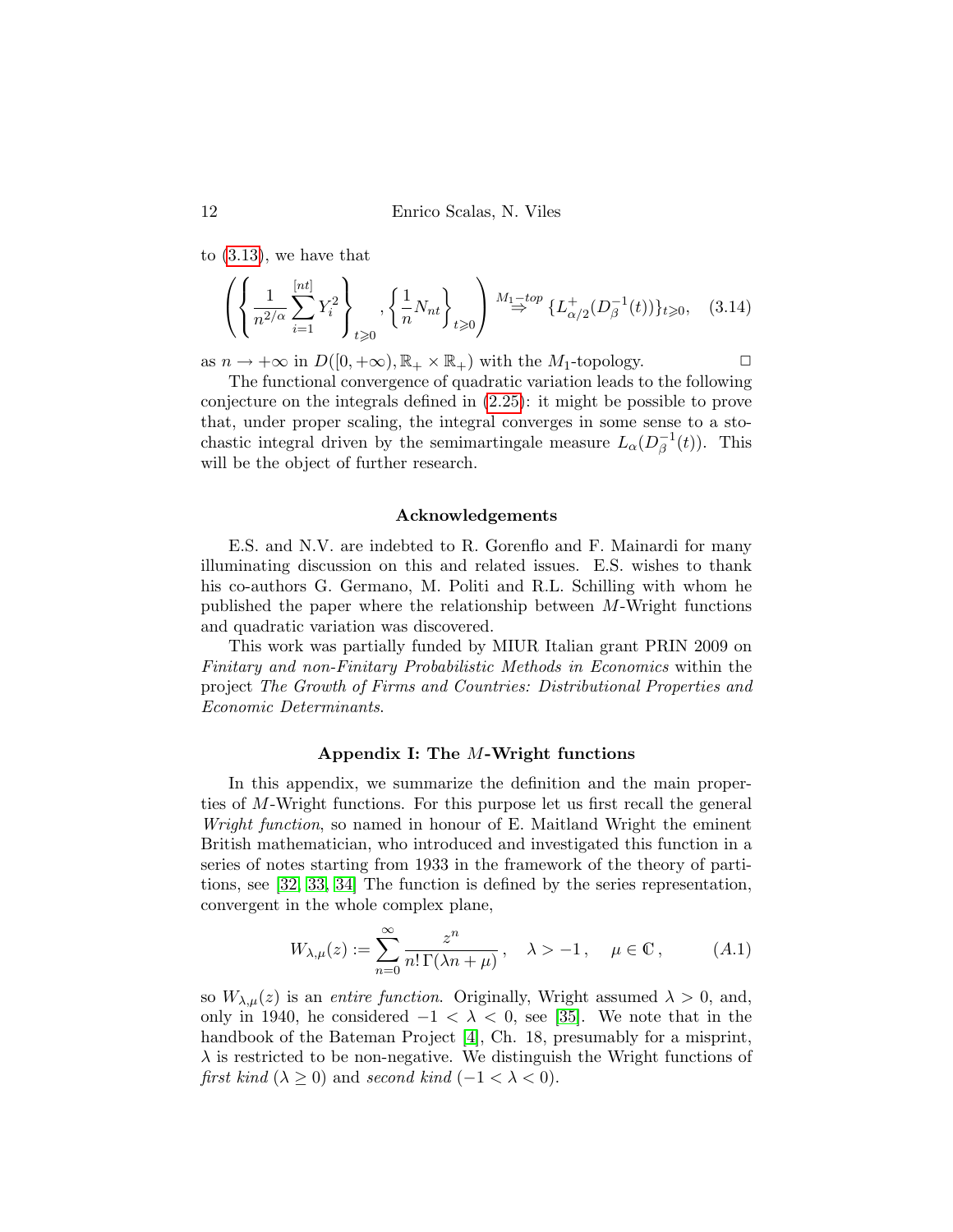In his earliest analysis of the time-fractional diffusion-wave equation [\[15,](#page-16-6) [16\]](#page-16-7), Mainardi introduced the special Wright function of the second kind

$$
M_{\nu}(z) := W_{-\nu,1-\nu}(-z) = \sum_{n=0}^{\infty} \frac{(-z)^n}{n!\Gamma(-\nu n + (1-\nu))}, \quad 0 < \nu < 1, \quad (A.2)
$$

Later the relevance of this function was recognized also by other authors in several topics related to fractional diffusion processes, including Lévy stable distributions in probability theory. The function was then worth to be distinguished by the name of M-Wright function or also Mainardi function, see e.g. [\[7,](#page-15-7) [8,](#page-15-8) [11,](#page-15-9) [12,](#page-16-8) [17,](#page-16-0) [23\]](#page-16-9). Applications in probability theory and stochastic processes are also found in [\[19,](#page-16-10) [20\]](#page-16-2).

For the present purposes hereafter we outline the properties of this function, when the independent variable is real, with respect to its Laplace and Fourier transforms. Denoting by  $x$  a real variable, we consider the Laplace transform of the unilateral function  $M_{\nu}(x)$  with support the positive semiaxis  $\mathbb{R}^+$  and the Fourier transform of the bilateral function  $\frac{1}{2}M_\nu(|x|)$  with support in all of  $\mathbb{R}$ , obtained from the unilateral function as even continuation on the negative real semi-axis.

From Mainardi's book see [\[15\]](#page-16-6), Appendix F, we get for  $0 < \nu < 1$  the following integral transforms:

Laplace transform, with  $\text{Re}[s] > 0$  and  $x \geq 0$  we have

$$
\mathcal{L}[M_{\nu}(x);s] := \int_0^\infty e^{-st} E_{\nu}(-s) ds; \qquad (A.3)
$$

with  $x, \kappa \in \mathbb{R}$ .

For the Fourier transform, with  $\kappa \in \mathbb{R}$ , we have

$$
\mathcal{F}\left[\frac{1}{2}M_{\nu}(|x|);\kappa\right] := \frac{1}{2}\int_{-\infty}^{+\infty} e^{\pm i\kappa x} M_{\nu}(|x|) dx = E_{2\nu}(-\kappa^2).
$$
 (A.4)

From the Laplace transform for  $s = 0$  we derive the normalization

$$
\int_0^\infty M_\nu(x) \, \mathrm{d}x = E_\nu(0) = 1 \,. \tag{A.5}
$$

Furthermore for the limiting case  $\nu = 1$  it is known that  $M_{\nu}(x)$  reduces to the Dirac delta generalized function centred in  $x = 1$ , that is

$$
M_1(x) = \delta(x - 1). \tag{A.6}
$$

Now we provide the explicit (integral) representation of the M-Wright function by inverting the above transforms.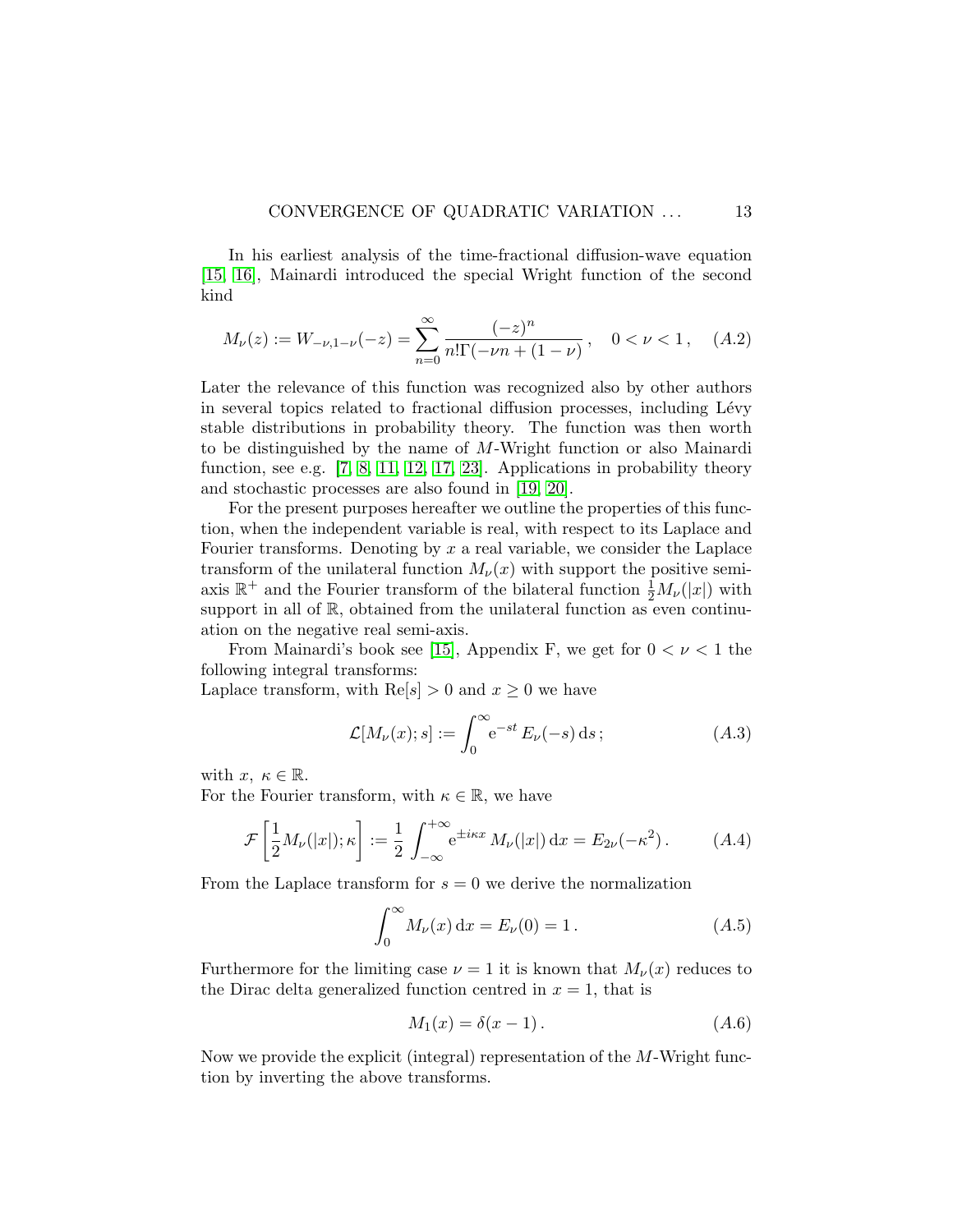From the Laplace transform (A.3) the Bromwich formula provides for  $x > 0$ 

$$
M_{\nu}(x) = \frac{1}{2\pi i} \int_{\sigma - i\infty}^{\sigma + i\infty} e^{sx} E_{\nu}(-s) ds, \quad \sigma > 0.
$$
 (A.7)

If we assume  $s = \pm i\kappa$  with  $\kappa \in \mathbb{R}$  and  $\sigma = 0$  we obtain the representation by a Fourier integral. In fact, for  $\sigma = 0$  we mean for the Bromwich integral its Cauchy principal value  $(VP)$  obtained by isolating the origin  $s = 0$  (the terminal point of the branch cut on the negative real semi-axis). Then we get for  $x \geq 0$ ,

$$
M_{\nu}(x) = \frac{1}{2\pi} VP \int_{-\infty}^{+\infty} e^{\mp i\kappa x} E_{\nu}(\pm i\kappa) d\kappa.
$$
 (A.8)

From inverting the Fourier transform  $(A.4)$  )we get for  $-\infty < x < +\infty$ ,

$$
M_{\nu}(|x|) = \frac{1}{\pi} VP \int_{-\infty}^{+\infty} e^{\mp i\kappa x} E_{2\nu}(-\kappa^2) d\kappa.
$$
 (A.9)

We recognize the consistency between the two equations  $(A.8)$   $(A.9)$ , thanks to the duplication formula, see Eq. (E.74) in [\[19\]](#page-16-10),

$$
E_{2\nu}(-\kappa^2) = \frac{1}{2} \left[ E_{\nu}(+i\kappa) + E_{\nu}(-i\kappa) \right], \qquad (A.10)
$$

taking into account

$$
|x| = \begin{cases} +x, & x > 0, \\ -x, & x < 0. \end{cases}
$$

Finally, for reader's convenience, we recall how the M Wright function enters in the the fundamental solution  $u(x, t)$  and in the quadratic variation  $q(x, t)$  for the time-fractional diffusion process obtained from the main text with  $\alpha = 2$  and  $0 < \beta \leq 1$ . Based on the results outlined in this appendix we recognize for  $-\infty < x < +\infty$  and  $t \geq 0$ ,

$$
u(x,t) = \frac{1}{2 t^{\beta/2}} M_{\beta/2}(|x|/t^{\beta/2}),
$$

and

$$
q(x,t) = \frac{1}{2 t^{\beta}} M_{\beta}(|x|/t^{\beta}).
$$

# Appendix II: Skorokhod topologies  $(J_1 \text{ and } M_1)$  and Continuous Mapping Theorem

In this appendix we introduce the  $J_1$  and  $M_1$  topologies for the Skorokhod space. We also provide the statement of the Continuous Mapping Theorem.

Recall that the Skorokhod space denoted by  $D([0, a], \mathbb{R})$  (with  $a > 0$ ) is the space of real functions  $x : [0, a] \to \mathbb{R}$  that are right-continuous and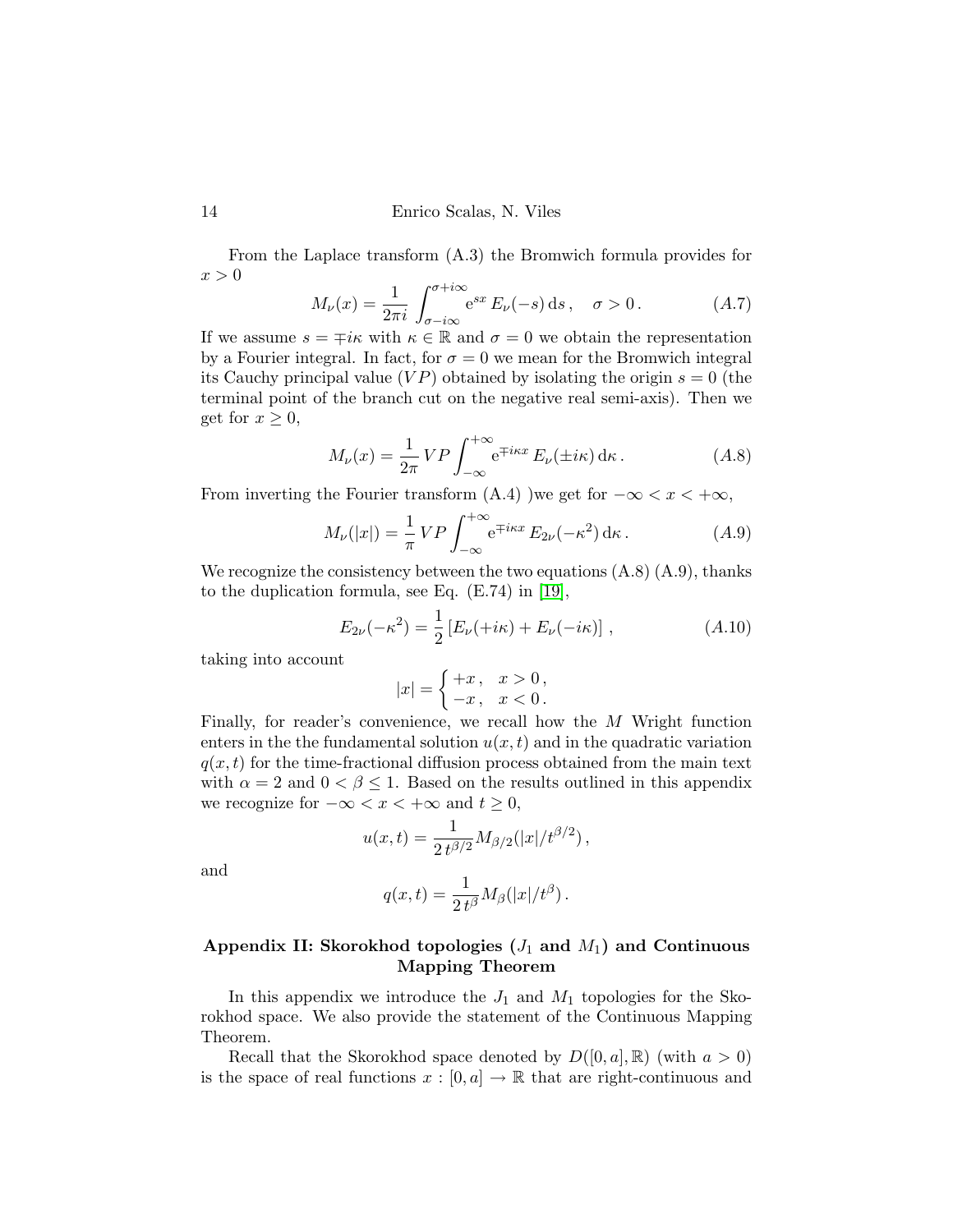have left-hand limits. The functions belonging to  $D([0, a], \mathbb{R})$  are also called  $c\text{àdla}g$  (an acronym for continu à droite, limite à gauche in French) functions. It is possible to endow the Skorokhod space  $D([0, a], \mathbb{R})$  with a topology that makes this set a Polish space and for which convergence of sequences can be characterized as follows. In these spaces we can apply Arzelà-Ascoli's Theorem to characterize compact sets. This is very useful to find criteria of convergence. Skorokhod [\[29\]](#page-17-3) proposed four metric separable topologies on  $D([0, a], \mathbb{R})$ , denoted by  $J_1$ ,  $J_2$ ,  $M_1$  and  $M_2$ .

In this appendix we focus on the  $J_1$  and  $M_1$  topology. The  $J_1$  topology is the finest and the closest to the uniform topology. Kolmogorov showed in [\[13\]](#page-16-11) that  $D([0, a], \mathbb{R})$  with  $J_1$ -topology is complete. The complete metric on  $D([0, a], \mathbb{R})$  is given by Billingsley in [\[3\]](#page-15-10).

Let  $\Lambda$  denote the set of increasing homeomorphisms in [0, a]. We will say that  $x_n \in D([0, a], \mathbb{R})$  converges to  $x_0 \in D([0, a], \mathbb{R})$  in  $J_1$ -topology if there exists a sequence of increasing homeomorphisms  $\lambda_n : [0, a] \to [0, a]$ such that

$$
\sup_{t \in [0,a]} |\lambda_n(t) - t| \to 0, \sup_{t \in [0,a]} |x_n(\lambda_n(t)) - x_0(t)| \to 0,
$$
\n(3.15)

as  $n \to \infty$ . When  $x_0$  is continuous, the convergence in  $J_1$  is equivalent to the uniform convergence.

On the other hand, the sequence  $x_n(t)$  converges to  $x_0(t)$  in  $M_1$ -topology if there exist parametric representations  $(y(s), t(s))$  of the graph  $\Gamma_{x_0(t)}$  and  $(y_n(s), t_n(s))$  of the graph  $\Gamma_{x_n(t)}$  such that

$$
\lim_{n \to \infty} \sup_{s \in [0,1]} R[(y_n(s), t_n(s)); (y(s), t(s))] = 0
$$
\n(3.16)

where the metric is

$$
R[(y_n(s), t_n(s)); (y(s), t(s))] := |y_n - y| + |t_n - t|.
$$

To conclude this appendix we introduce the Continuous Mapping Theorem. It plays an important role in establishing Functional Central Limit Theorems involving a random time change.

CONTINUOUS MAPPING THEOREM (Theorem 13.2.4., [\[31\]](#page-17-9)). Suppose that  $(x_n, y_n) \to (x, y)$  in  $D([0, a], \mathbb{R}^k) \times D^1$  (where  $D^1$  is the subset of functions nondecreasing and with  $x^i(0) \geq 0$ . If y is continuous and strictly increasing at t whenever  $y(t) \in Disc(x)$  and x is monotone on  $[y(t-), y(t)]$ and  $y(t-), y(t) \notin Disc(x)$  whenever  $t \in Disc(y)$ , then  $x_n \circ y_n \to x \circ y$  in  $D([0, a], \mathbb{R}^k)$ , where the topology throughout is  $M_1$  or  $M_2$ .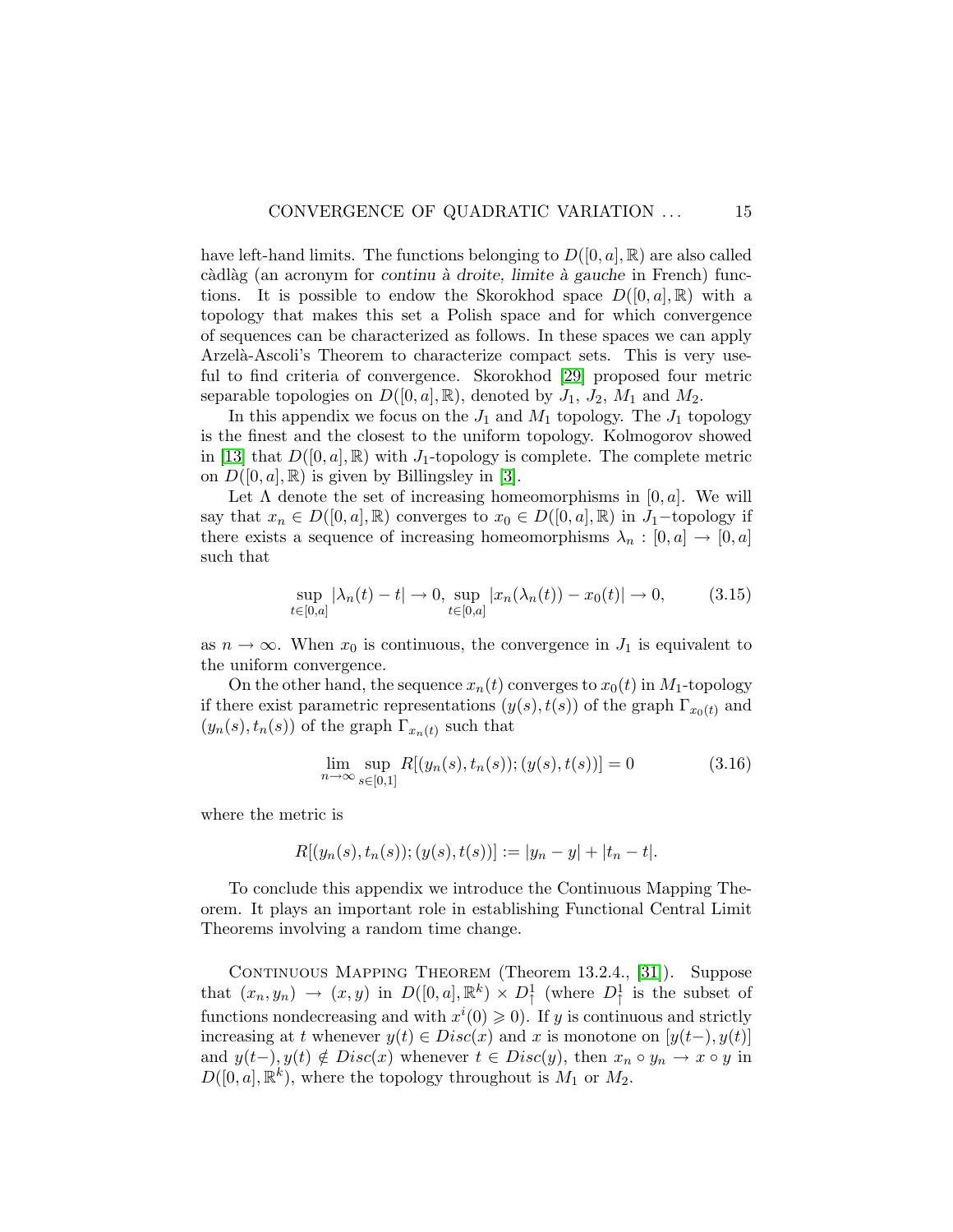The mode of convergence in the lemma above does not matter, because on the space  $D_1^1$  convergence in the  $M_1$  and  $M_2$  topologies coincides with pointwise convergence on a dense subset of  $[0, \infty)$ , including 0 (see Corollary  $12.5.1$  by  $[31]$ ).

# References

- <span id="page-15-4"></span>[1] L. Beghin and E. Orshingher, Fractional Poisson processes and related planar random motions, Electr. J. Prob. 14, (2009), 1790–1826.
- <span id="page-15-5"></span>[2] K. Bichteler, Stochastic integration and  $L^p$ -theory of semimartingales, Ann. Probab. 9, No 1 (1981), 49–89.
- <span id="page-15-10"></span>[3] P. Billingsley, Convergence of Probability Measures,Springer, New York, (2002).
- <span id="page-15-6"></span>[4] A. Erdély, W. Magnus, F. Oberhettinger, and F.-G. Tricomi, *Higher* Transcendental Functions, Vol. 3, McGraw-Hill, New York (1955).
- <span id="page-15-3"></span>[5] D. Fulger, E. Scalas, and G. Germano, Monte Carlo simulation of uncoupled continuous-time random walks yielding a stochastic solution of the space-time fractional diffusion equation, Phys. Rev. E 77 (2008),  $021122/1 - 7.$
- <span id="page-15-0"></span>[6] G. Germano, M. Politi, E. Scalas, and R.L. Schilling, Stochastic calculus for uncoupled continuous-time random walks, Phys. Rev. E 79  $(2009), 066102/1-12.$
- <span id="page-15-7"></span>[7] R. Gorenflo, Yu. Luchko and F. Mainardi, Analytical properties and applications of the Wright function, Fract. Calc. Appl. Anal. 2, No 4 (1999), 383–414. E-print http://arxiv.org/abs/math-ph/0701069
- <span id="page-15-8"></span>[8] R. Gorenflo, Yu. Luchko and F. Mainardi, Wright functions as scaleinvariant solutions of the diffusion-wave equation, J. Comp. Appl. Math. 118, No 1-2 (2000), 175–191.
- <span id="page-15-1"></span>[9] R. Gorenflo, F. Mainardi, E. Scalas and M. Raberto Fractional calculus and continuous-time finance III: the diffusion limit, in M. Kohlmann and S. Tang (Editors), Mathematical Finance, Birkhäuser Verlag, Basel–Boston–Berlin (2001), pp. 171–180.
- <span id="page-15-2"></span>[10] R. Gorenflo and F. Mainardi, Fractional diffusion processes: probability distributions and continuous time random walk, In: G. Rangarajan and M. Ding (Editors), Processes with Long Range Correlations, Springer-Verlag, Berlin (2003), pp. 148–166. [Lecture Notes in Physics, No. 621] E-print http://arxiv.org/abs/0709.3990
- <span id="page-15-9"></span>[11] V. Kiryakova, The special functions of fractional calculus as generalized fractional calculus operators of some basic functions, Comput. Math. Appl. 59, No 3 (2010a), 1128–1141.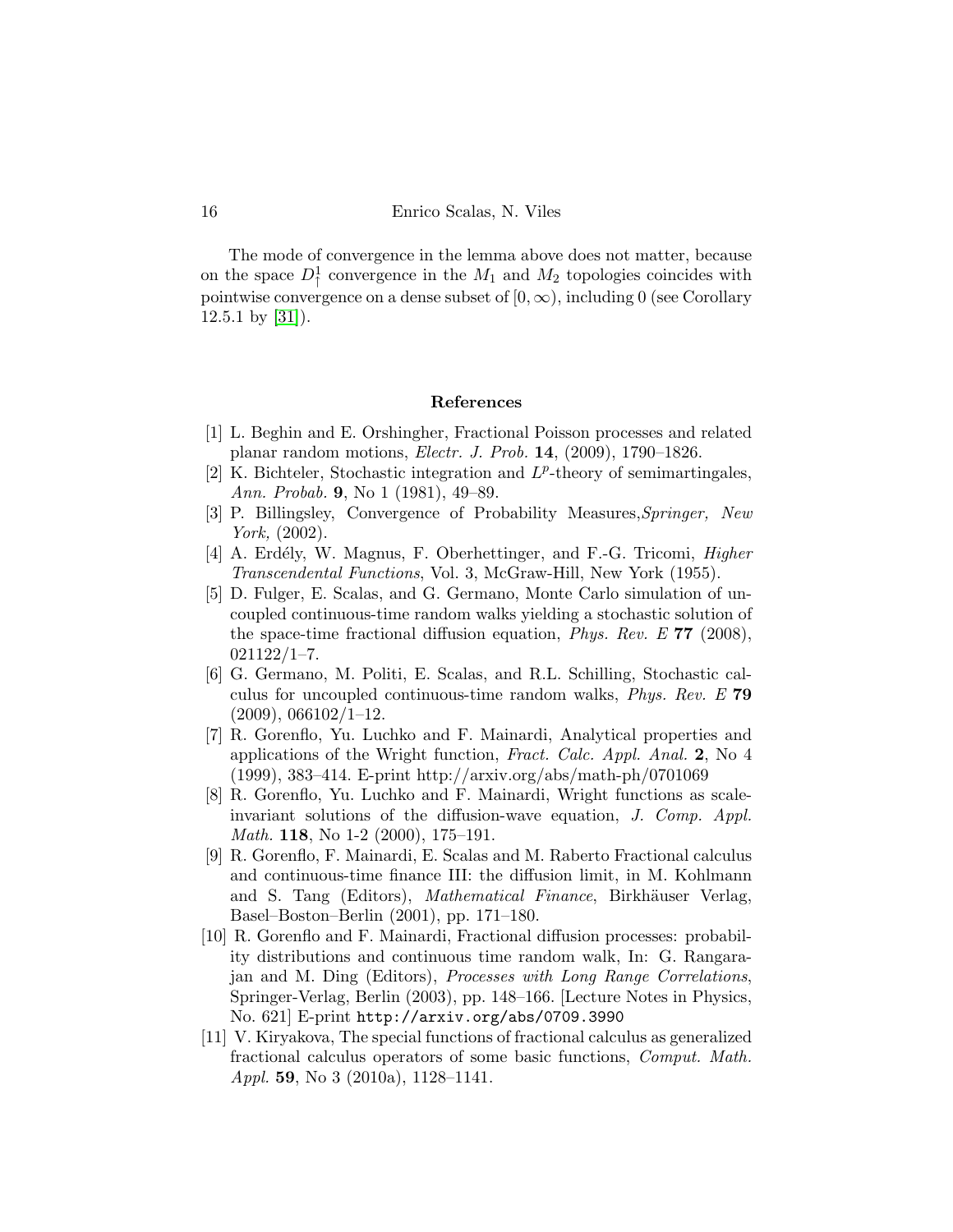- <span id="page-16-8"></span>[12] V. Kiryakova, The multi-index Mittag-Leffler functions as important class of special functions of fractional calculus, Comput. Math. Appl. 59, No 5 (2010b), 1885–1895.
- <span id="page-16-11"></span>[13] A. N. Kolmogorov, On Skorohod convergence, Theory Probab. Appl.,Vol 1, 213-222, (1979).
- [14] N. Laskin, Fractional Poisson process, Communications in Nonlinear Science and Numerical Simulation 8 (2003), 201-213.
- <span id="page-16-6"></span>[15] F. Mainardi, On the initial value problem for the fractional diffusion– wave equation, in S. Rionero and T. Ruggeri (Editors), 7th Conference on Waves and Stability in Continuous Media (WASCOM 1993), World Scientific, Singapore (1994), pp. 246-251. [Series on Advances in Mathematics for Applied Sciences, Vol. 23]
- <span id="page-16-7"></span>[16] F. Mainardi, Fractional relaxation-oscillation and fractional diffusionwave phenomena, Chaos, Solitons and Fractals 7, No 9 (1996), 1461– 1477.
- <span id="page-16-0"></span>[17] F. Mainardi, Yu. Luchko and G. Pagnini, The fundamental solution of the space-time fractional diffusion equation, Fract. Calc. Appl. Anal. 4, No 2 (2001), 153–192. E-print http://arxiv.org/abs/cond-mat/0702419
- <span id="page-16-1"></span>[18] F. Mainardi, R. Gorenflo, and E. Scalas, A fractional generalization of the Poisson process, Vietnam J. Math. 32, SI (2004), 53–64. E-print http://arxiv.org/abs/math/0701454
- <span id="page-16-10"></span>[19] F. Mainardi, Fractional Calculus and Waves in Linear Viscoelasticity, Imperial College Press, London (2010).
- <span id="page-16-2"></span>[20] F. Mainardi, A. Mura, and G. Pagnini, The M-Wright function in timefractional diffusion processes: A tutorial survey, International Journal of Differential Equations 2010, Article ID 104505 (2010), 29 pages. E-print http://arxiv.org/abs/1004.2950
- <span id="page-16-3"></span>[21] M. M. Meerschaert, H. P. Scheffler, Limit Distributions for Sums of Independent Random Vectors: Heavy Tails in Theory and Practice. Wiley Series in Probability and Statistics (2001).
- <span id="page-16-5"></span>[22] M. M. Meerschaert, H. P. Scheffler, Limit theorems for continuous-time random walks with infinite mean waiting times. J. Appl. Probab. 41, No. 3 (2004), 623-638.
- <span id="page-16-9"></span>[23] I. Podlubny, Fractional Differential Equations, Academic Press, San Diego (1999). [Mathematics in Science and Engineering, Vol. 198]
- [24] O.N. Repin and A.I. Saichev, Fractional Poisson law, Radiophysics and Quantum Electronics 43 No 9 (2000), 738–741.
- <span id="page-16-4"></span>[25] K. Sato, Lévy Processes and Infinitely Divisible Distributions. Cambridge University Press, Cambridge (1999).